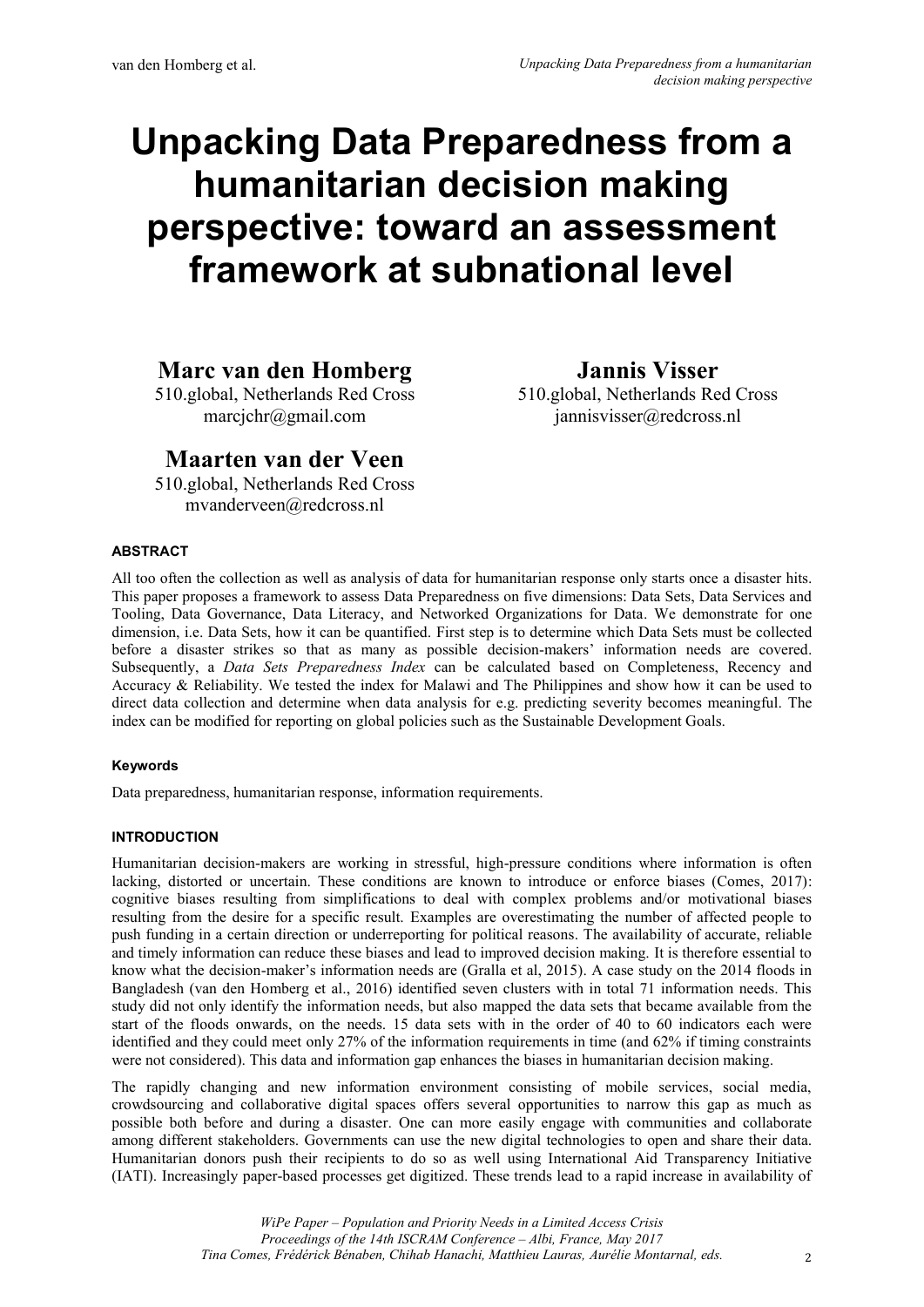data. In addition, the key global agreements that entered into force in 2015, i.e. the Sendai framework for Disaster Risk Reduction (DRR), the Paris Climate Agreement and the Sustainable Development Goals (SDGs), all require data collection on a number of indicators of which several are relevant also for humanitarian contexts.

Data Preparedness will be pivotal for seizing these new opportunities. We define Data Preparedness as all activities, that can be done before a disaster hits, to pre-stage data with sufficiently high data quality (that matches the prospective information needs of responders) and to develop capacities to collect data on affected communities and areas once a disaster hits to ensure a timely, efficient, and effective response. Data Preparedness can be considered an element of information management preparedness. OCHA defined already in 2009 an information management preparedness matrix, that covered general preparedness, capacity, data standards, data sets and tools and needs assessments (OCHA ROAP, 2009). Raymond and Al Achkar (Raymond and Al Achkar, 2017) proposed a data preparedness cycle, departing from the risks that the use of new technologies and data poses. The cycle has therefore a strong emphasis on legal, ethical and regulatory rules and norms. However, there is not yet to the best of our knowledge a Data Preparedness Framework that can be used to assess and quantify the level of data preparedness and that has been tested in practice.

## **METHODOLOGY**

The objective of this paper is to develop such an assessment framework and test it in practice. It should be possible to apply the framework to an individual organizational but also to the humanitarian ecosystem of a country. Our methodology consists of desk research combined with case studies on typhoons in The Philippines and floods in Malawi. The case studies combine remote with in-country activities. The remote activities involved the organization of mapathons as part of Missing Maps and identifying data providers and data sharing platforms. For the Philippines, the in-country activities consisted of 32 interviews as part of an MSc study (van Lint, 2017) and a Surge Information Management Support deployment to Manila shortly after Typhoon Haima at the end of 2016, whereby feedback from humanitarian decision-makers of The Philippines Red Cross and OCHA was obtained. The in-country activities in Malawi consisted of a Data Preparedness Mission in February 2017, whereby a workshop was held within the Malawi Red Cross. Over 20 stakeholders (mainly government and NGOs) were interviewed and one week of mapping with about 15 enumerators was organized.

The research described is part of a larger Data Preparedness project led by The Netherlands Red Cross 510 initiative. 510 aims to drive the smart use of (big) data for faster and more (cost) effective humanitarian aid. The team works with knowledge institutes, private sector and other NGOs to ideate, research, implement and scale up new data-driven humanitarian aid innovations and to increase the capacity in the sector to work with and understand data. In this project, subnational disaster management data on several hazard prone developing countries is gathered and integrated into an easily accessible online dashboard, i.e. the Community Risk Assessment tool. This tool feeds into another tool that predicts severity and priority areas for humanitarian aid.

The outline of the paper is as follows. In the next section, we present the framework components at a general level. Subsequently, we focus on one component, i.e. the Data Sets. We describe how one can determine which data to collect and collate and develop, subsequently, a method to numerically measure progress. This method is applied for The Philippines and Malawi. We discuss these first test results and describe the implications for further use. Future work aims at developing an assessment framework for the other four components.

#### **A FRAMEWORK FOR DATA PREPAREDNESS**

Our framework for Data Preparedness consists of five components. For each component, we describe a set of questions that can be answered at an organizational or ecosystem level. We used this set of questions also in an interactive round table session, where groups of people rotate from one table to another, dealing at each table with one of the components.

**Data Sets**: Which data in relation to disaster management does your organization collect? Do you use a framework with indicators for this and what are your information needs? Which gap is there between your information needs and the data that is available to you? Do you have an overview of those data providers that will be important for you once a disaster strikes? For example, during the Typhoon Haiyan the international community did not have the automatic reflex to request data on cities from mayors.

**Data Services and Tooling:** Which services does your organization offer based on its data sets? Which tooling (software, hardware, but can also be paper-based) does your organization use to collect, analyze, and share data? Which tooling does your organization use for collaboration with other organizations and/or dissemination (like geospatial sharing platforms and collaborative digital tooling)?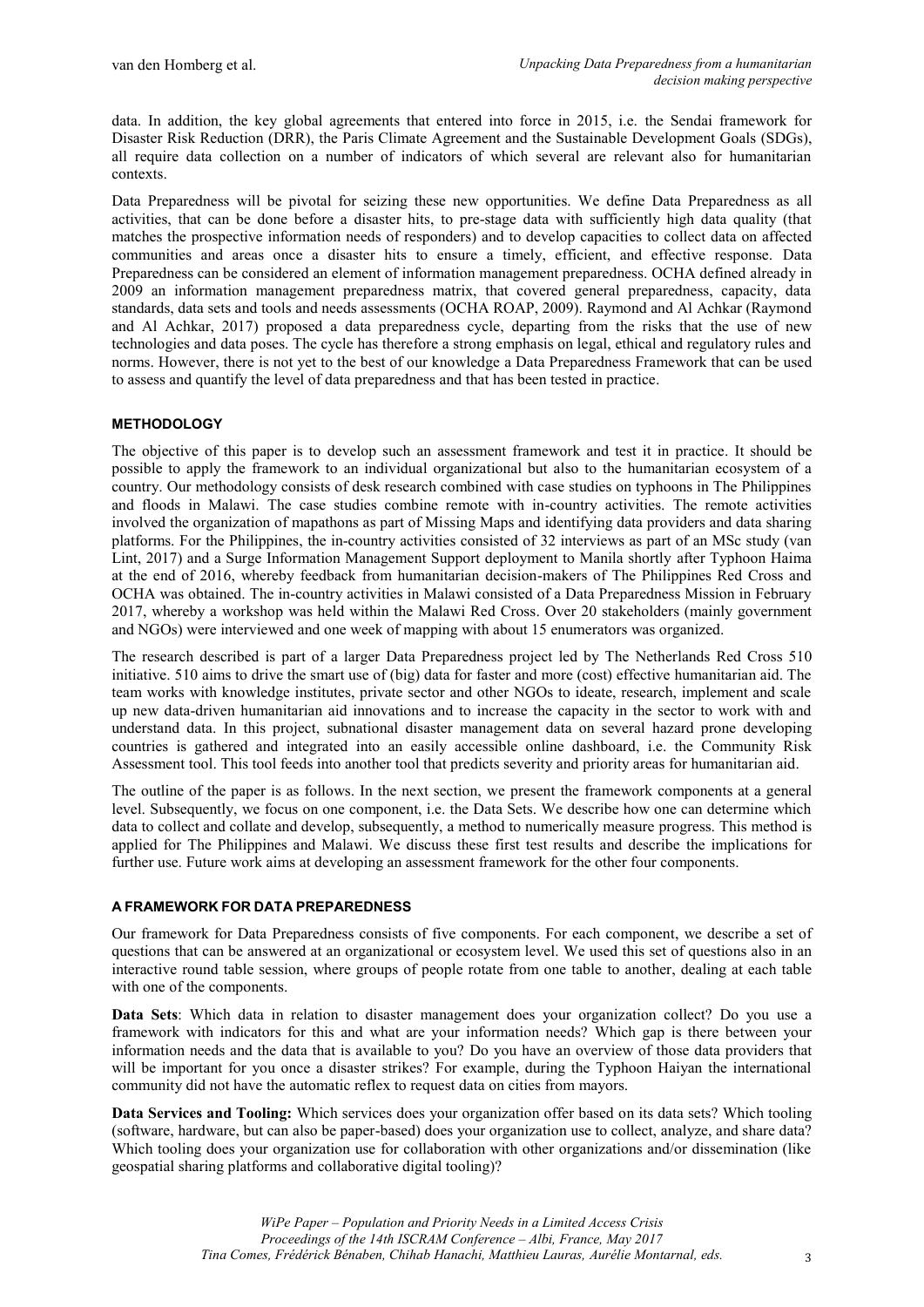**Data Literacy:** Do you have training programs for your employees in relation to data? Do you face obstacles in terms of lack of data literacy at several hierarchical levels within your organization? How do you assess the level of data literacy within your organization or possibly also of the partners you work with? Do you have an HR policy that attracts data literate staff?

**Data Governance:** What is the mandate of your organization in terms of data for disaster management and/or the business rationale? Do you have specific guidelines in place in relation to data collection, analysis and sharing? How do you safeguard privacy and ensure sensitive data is handled responsibly? How are data harms prevented from occurring?

**Networked Organizations for Data:** With which organizations do you coordinate or collaborate in terms of data? With which organizations do you share data or from which organizations do you get data? Do you have an open data policy and are you actively sharing data online? Have you reached agreements with others for datasets that cannot be shared openly? We note that these latter points overlap with Data Governance.

<span id="page-2-0"></span>

| <b>Data Preparedness Component</b> | <b>Preparedness</b>                                                     | <b>Response</b>                                                    |
|------------------------------------|-------------------------------------------------------------------------|--------------------------------------------------------------------|
| Data Sets                          | Framework: Risk indices                                                 | Framework: Crisis impact and                                       |
|                                    | More stable data, mostly secondary                                      | <b>Operational Environment</b>                                     |
|                                    | data                                                                    | indicators                                                         |
|                                    |                                                                         | Highly dynamic data, mostly                                        |
|                                    |                                                                         | primary data                                                       |
| Data Services and Tooling          | Services: early warning, identifying                                    | Services: Identifying priorities:                                  |
|                                    | most vulnerable and hazard prone                                        | areas and people most affected.                                    |
|                                    | areas                                                                   | Tooling: similar, but for                                          |
|                                    | Tooling: Geospatial sharing                                             | communication more informal,<br>instant messaging and more use of  |
|                                    | platforms, formal communication<br>channels (email, phone), mobile data | collaborative digital spaces.                                      |
|                                    | collection, cloud based file sharing,                                   |                                                                    |
|                                    | dashboard technologies for data                                         |                                                                    |
|                                    | analysis/visualization.                                                 |                                                                    |
| Data Literacy                      | Formal capacity building trajectories                                   | High rotation of staff and the                                     |
|                                    | within organizations can be set-up                                      | emergence of actors new to the                                     |
|                                    | and data champions appointed.                                           | humanitarian field. This requires                                  |
|                                    | Capacity building in assessment                                         | an agile approach to learning and                                  |
|                                    | methodologies of especially the local                                   | capacity building in different                                     |
|                                    | actors is essential for obtaining                                       | contexts to get people up to speed                                 |
|                                    | granular data.                                                          | quickly.                                                           |
|                                    | Data collaboratives organize open                                       |                                                                    |
|                                    | data events, data uploading sessions                                    |                                                                    |
|                                    | as well as peer-to-peer learning.<br>Fundamental issues of data         |                                                                    |
| Data Governance                    |                                                                         | Pragmatic, ad hoc solutions might<br>be used. Risks for data harms |
|                                    | governance can be addressed.<br>Formal, legal and regulatory data       | might get aggravated.                                              |
|                                    | sharing frameworks can be                                               |                                                                    |
|                                    | developed.                                                              |                                                                    |
|                                    |                                                                         |                                                                    |
| Networked Organizations for        | Data Collaborative                                                      | Coordinated Data Scramble.                                         |
| Data                               | More formal and long term network.                                      | Largely informal, flexible, short-                                 |
|                                    | Majority of national and local                                          | term.                                                              |
|                                    | stakeholders involved.                                                  | Majority of international                                          |
|                                    |                                                                         | humanitarian organizations in case                                 |
|                                    |                                                                         | of level 3 disaster                                                |

|  | Table 1 Defining the different components when going from the preparedness to the response phase |  |  |
|--|--------------------------------------------------------------------------------------------------|--|--|
|  |                                                                                                  |  |  |

[Table 1](#page-2-0) shows how the meaning of each of the components evolves when going from the preparedness to the response phase by giving a few examples. While for sudden onset disasters the preparedness phase is truly disparate from the response phase, for protracted and slow onset crises this distinction becomes more arbitrary. The table indicates that for both slow and sudden onset disasters, the data preparedness components are part of a continuum. The highly dynamic, new set of data on the crisis impact and operational environment in the response phase will be most valuable when integrated with pre-disaster more static baseline data. The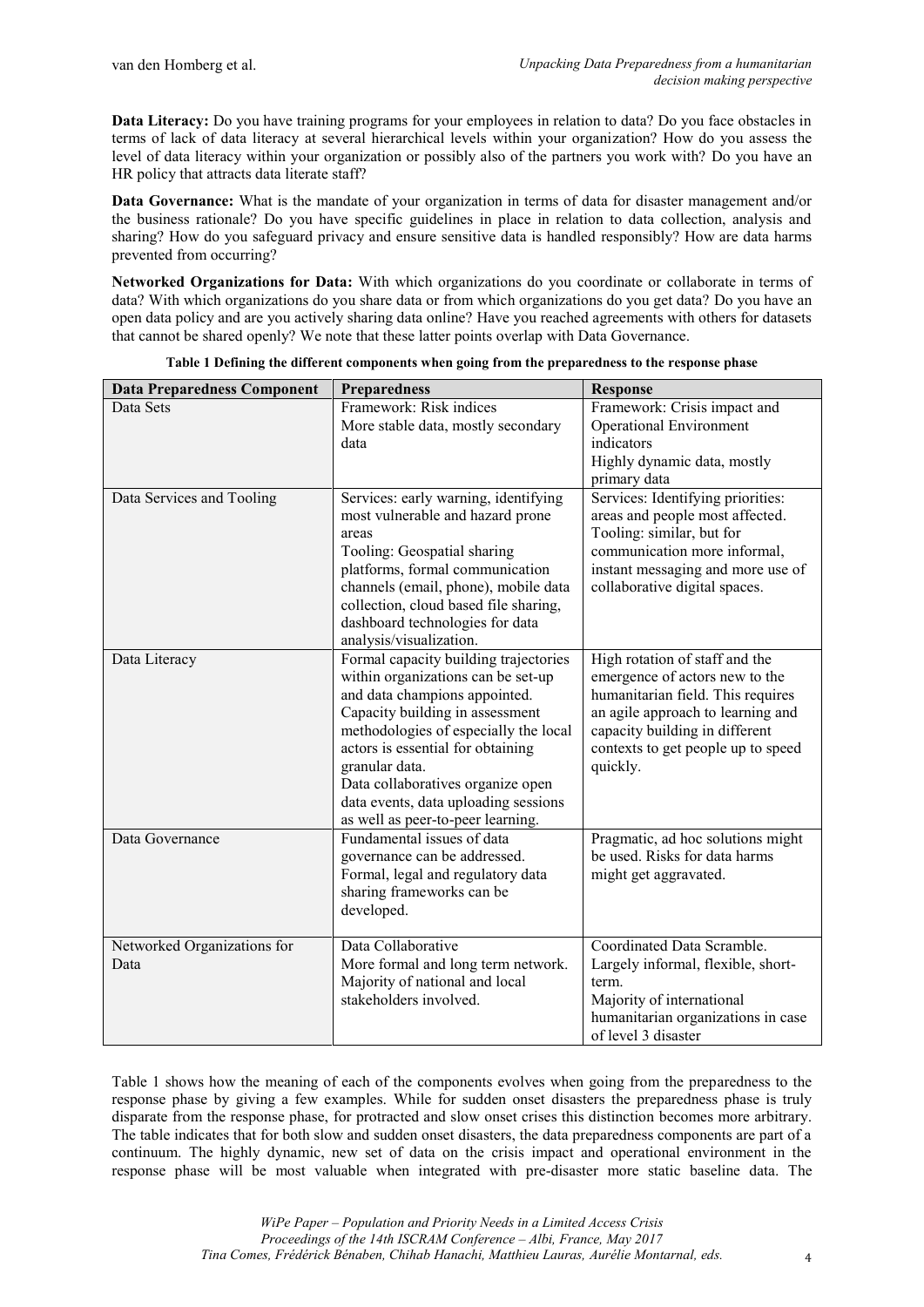Networked Organizations for Data component describes the degree of coordination among multiple organizations. The term "Networked Organization" refers to organizations with a dominant focus on emergent dynamics in collaboration and less reliance on formal hierarchical structures (Treurniet, 2014). Typically, organizations in the response and preparedness phase are networked but do not have a formal structure around collecting, analyzing or sharing data for disaster management. For several of the larger disasters in the recent years, a Coordinated Data Scramble has been setup by the international community (Campbell 2016; Verity 2016) in the response phase. These scrambles rely on *contingent coordination* (Herranz, 2008), where some opportunistic directive influence guides network behavior, but reliance on emergent behavior is still quite high. After the response phase, this group can grow into a Data Collaborative (Verhulst, 2015), a network of organizations that exchange data for disaster management with a network management regime that relies on *active coordination*. Active coordination implies a more deliberate design of the network, including its constituent partners as well as the interaction and incentive mechanisms among the partners (Herranz, 2008). Concretely this means that for example data sharing agreements have been signed or that a facilitator has been appointed. Treurniet and van Buul (Treurniet and van Buul, 2015) described how the level of information sharing depends on the dynamics and type of collaboration within these networked organizations. The information sharing can move from stovepiped data (sharing information via non-aligned reports across actors), shared data (a common frame of reference/uniform format for basic information exchange) to shared situation assessment (full common frame of reference/uniform format for all information exchange). We can use this matrix of level of information sharing versus level of collaboration to assess data preparedness on the Networked Organizations for Data dimension.

The framework is mostly useful for measuring data preparedness at output and -but to a lesser degree- outcome level. The framework cannot be used to determine the impact on sensemaking and decision making processes. Our underlying assumption is that data preparedness leads to data with higher quality in the response phase, which will debias the humanitarian decision making process. For example, the decision on where to place an operational hub for UN clusters in country can become more transparent by having a geographical assessment in place beforehand. In the remainder of this paper we zoom in on the first of the five pillars: Data Sets.

## **DATA SETS**

#### **Determining which data to collect and collate**

As explained in the previous paragraph, a crucial part of data preparedness is pre-staging as many data sets as possible and making sure they match the information needs of responders.

Obviously, a first step is to make an inventory of the information needs for different disaster contexts. The Interagency Standing Committee (IASC) Assessment Task Force developed the Multi-Sector Initial Rapid Assessment framework (MIRA) and groups information needs into two pivotal categories, i.e. the Crisis Impact and the Operational Environment, with twelve subthemes (MIRA, 2015). Gralla et al. (Gralla et al., 2015) identified eight clusters of information requirements of field-based decision-makers along the response timeline, when going from the early stage of the response towards recovery. In the Bangladesh case that was introduced earlier (van den Homberg et al., 2016), the two main categories of MIRA were used to group the 71 information needs as identified through semi-structured interviews and focus group discussions. The cluster of Crisis Impact consisted of baseline information about the vulnerability and livelihood of communities in hazard prone areas, damage and needs assessments and information about the disaster situation such as which areas are inundated and how long the flood will last. The Operational Environment comprises coordination and capacity information as well as information on the degree of humanitarian access.

Second step is to acquire the corresponding data sets. Information requirements can be met by combinations of data sets; this is not a completely straightforward relationship. The IASC developed in 2010 *Guidelines Common Operational Datasets (CODs) in Disaster Preparedness and Response* (IASC, 2010)*.* CODs are 'best available' datasets that ensure consistency and simplify the discovery and exchange of key data. The core CODs are Administrative Boundaries, Population Statistics, Humanitarian Profile. Country-specific CODs are a subset of the CODs that are specific to each country's risk profile. Examples included: datasets related to demographics, geography, infrastructure (structures that could be impacted or used during relief operations such as schools, health facilities and refugee camps) and activities. Whereas these guidelines are very useful to increase the interoperability of data sets and improve data sharing, they do not aim at providing a framework to bring the different data sets together in an insightful and coherent way. A risk framework can do so. Risks materialize into crisis impact and affect the operational environment. As an example, the number of people affected (part of Crisis Impact) has a direct relation with the number of people that are exposed (before the disaster hits). Similarly, the hospitals and doctors available in the disaster area (part of Operational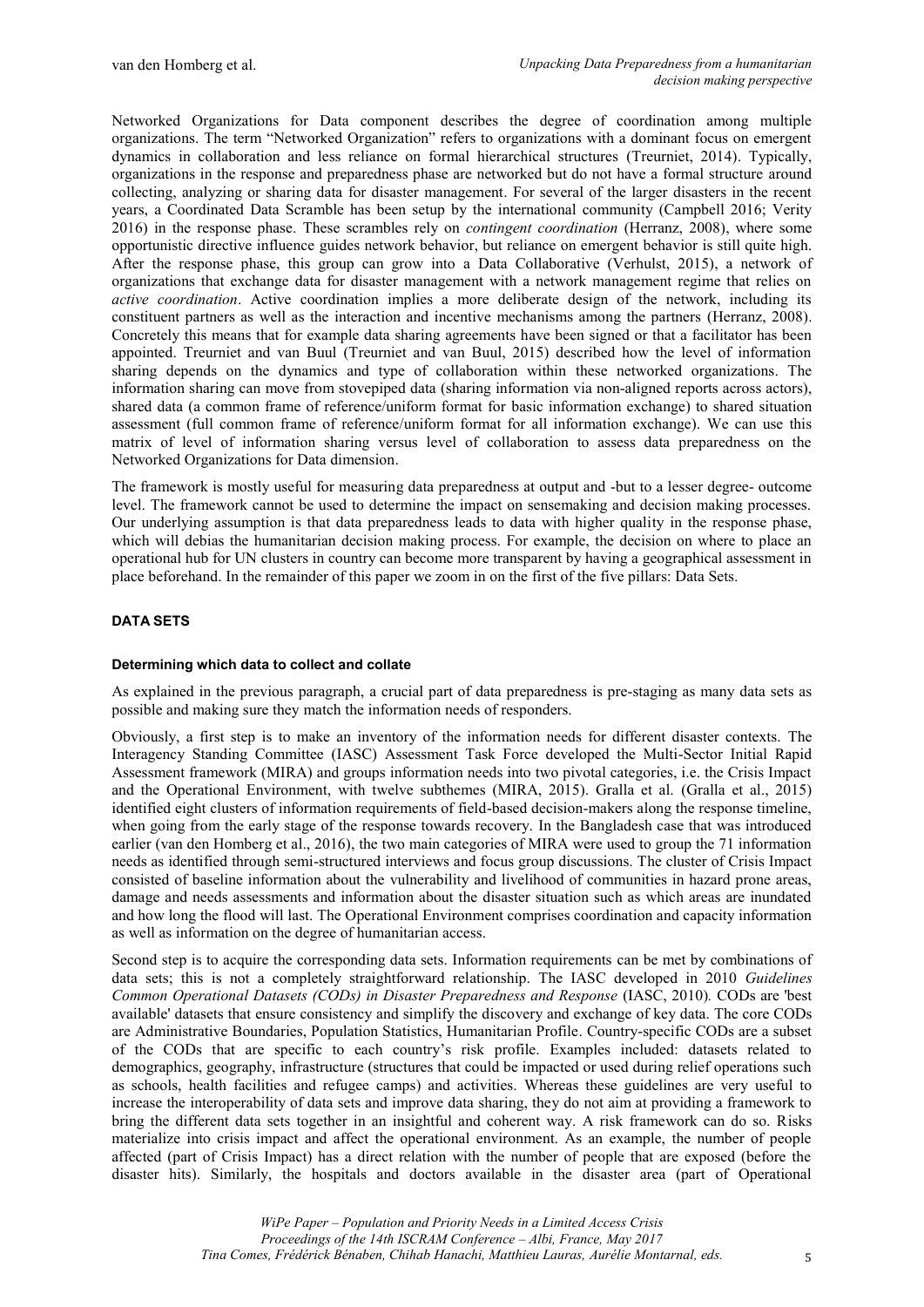Environment) can be derived from the hospitals present in the area before in combination with how they were impacted. We have therefore decided to collect and collate data on the indicators of risk before a disaster hits. Given the mandate of humanitarian organizations, our focus hereby is at risk at the community level. As a matter of fact, most of the CODs can also be categorized under one of the risk components.

In recent years, many risk indices have been developed. Most of these indices consist of a weighted or unweighted combination of indicators measuring different components of risk, resilience, or vulnerability. The World Bank report, *Unbreakable, Building the Resilience of the Poor in the Face of Natural Disasters*, lists 13 of them (Hallegatte, 2017), where each index is developed with different or sometimes to some extent overlapping user groups and application domains in mind. For example, the World Risk Index (WRI, 2016), as developed by the Institute for Environment and Human Security, United Nations University, and the University of Bonn, seems to be mostly used for development, Climate Change Adaptation (CCA) and DRR, whereas INFORM, developed by the EU Joint Research Center and UN OCHA (INFORM, 2016), is mostly targeting humanitarian aid. At the community level, NGOs, Red Cross local chapters and other mostly local organizations do regularly Participatory Capacity and Vulnerability Analysis (PVCA) assessments. These give relevant information on some of the risk components, but the analyses are often not digitized and can be both quantitative and qualitative. PVCAs tend to be an instrument to raise awareness and build capacity at community level and are not so much an instrument to get very accurate numbers on risk.

The INFORM, WRI and PVCA report at different administrative levels. Whereas PVCA reports at the community level, the WRI and INFORM report at the national level. INFORM is now working on going towards subnational level under an EU ECHO grant that OCHA and UNDP have received at the end of 2016. INFORM's main components are Vulnerability, Lack of Coping Capacity, and Hazards & Exposure, see Figure 1. These three categories are always the same for several countries. At subnational level, specific indicators per component are determined per country based on a consultative process with key stakeholders and data providers. This allows integration of data at the subnational levels, from regional, provincial, municipal up to neighborhood level. We have therefore decided to create a Community Risk Assessment based off the INFORM framework. This Community Risk Assessment distinguishes itself from INFORM through its reach in terms of administrative levels and through its application in a prioritization model. The reach in terms of administrative levels is limited by the availability of data; Figure 1 shows which data sets are available (yes) or not (no) at administrative level 2. The prioritization model predicts high priority areas based on a combination of (open) secondary risk data on hazard prone areas, weather information on the imminent hazard (such as wind speeds and rain falls) and data from past similar disasters. It uses machine learning and data mining algorithms.



**Figure 1 Indicator Framework inspired by INFORM with available data sources for Philippines and Malawi. Yes and No refer to whether the data was available at administrative level 2.**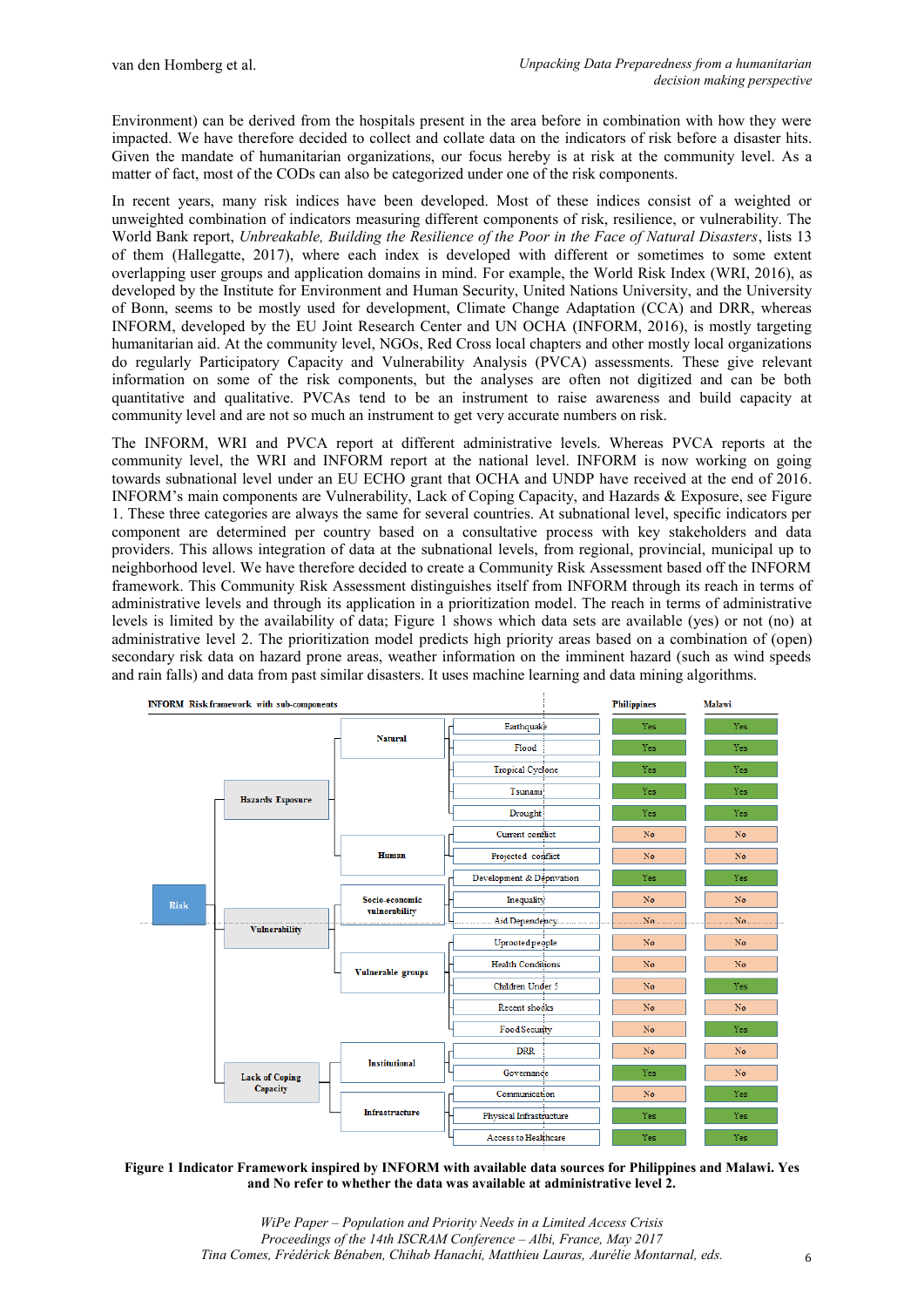#### **Calculating the Data Sets Preparedness Index**

We develop a Data Sets Preparedness Index (DSPI) by selecting specific Data Quality dimensions. Several international organizations such as the UN, IMF and the EU have developed different data quality assessment frameworks. The Post2015 Data Test initiative (Post2015, 2014) drew from these frameworks to develop a Quality Assessment Framework specifically for the monitoring of SDGs. We extracted and transformed some of the indicators in this framework so that we would have a basic set to start with and that would be quantifiable, i.e. *Completeness, Recency* and *Accuracy & Reliability.* The formula for DSPI is as follows and will be explained in more detail below.

#### $DSPI = Completeness * Recency * Accuracy & Reliability$

*Completeness:* The first component of the DSPI to consider is Completeness. If for each subcomponent (see **Erreur ! Source du renvoi introuvable.**igure 1) at least one data source is available then Completeness is defined as 100%. For each subcomponent i that has no corresponding data source in the considered country, the Completeness-score decreases, according to the weight of the subcomponent in the total risk-score. The weight of subcomponents towards a higher-level component is always divided equally. Hazards, Vulnerability and Coping Capacity each constitute one third of overall risk, Natural and Human Hazards each constitute 50% of overall Hazard, etc.

$$
Completeness = \sum_{i} weight_i * I_i
$$

where  $I_i$  is a function that results to 1 if datasource *i* is available and 0 otherwise.

Naturally, if the considered use case is different, the definition of Completeness will have to change accordingly. When collecting data on SDGs, Completeness will be defined by taking all considered SDGs and their corresponding indicators as a starting point. The principle of measuring completeness between 0% and 100% as is done here, will remain the same.

*Granularity level:* With the first component of the DSPI defined, it is insightful to take a step back and define the concept of granularity level. Namely, one can look at different levels to Data Preparedness. Some sources may be available on municipal level, while others are available only on provincial level. This means that when we are assessing Community Risk at a provincial level we will have more data sources and thus higher Completeness, then when we are assessing at a municipal level. Depending on the context, both perspectives can be relevant, and thus the Community Risk Assessment toolbox allows for various levels of administrative granularity. Correspondingly, the same goes for the Data Sets Preparedness Index. For each source, the deepest available granularity level is noted down, so that Completeness can be computed as a function of granularity.

$$
Completeness(g) = \sum_{i} weight_i * I(g)_i
$$

where *g* is granularity level, and  $I(g)$  results to 1 if .data source *i* is available on granularity level *g* or deeper.

*Recency:* After completeness, a second very important criterion of a data source is its Recency. Recency is a combination of when the data set was last updated and how long a data set remains representative of the reality. The more recent the source is, the higher the Recency score should be. How long a data set remains representative can also be termed "retention period". Some data sets stay valuable longer than others. For example, the retention period of a source about the geospatial distribution of earthquake risk is generally deemed longer than the retention period of a research on Good Governance Index of local municipal government, which might very well have changed considerably after a new local government was elected. Scoring the retention period per source is a subjective matter. In our primary calculations, this was done to the best of our abilities. But in future applications of this framework, this can be determined more accurately for example through averaging expert opinions.

In conclusion, the more recent a data set is and the longer its retention period is, the higher the Recency score is. Mathematically, this is defined as follows for data source *i*.

$$
Recency_i = Avg\left(\frac{\max(10 - years passed_i, 0)}{10}, \frac{\min(retention period_i, 10)}{10}\right)
$$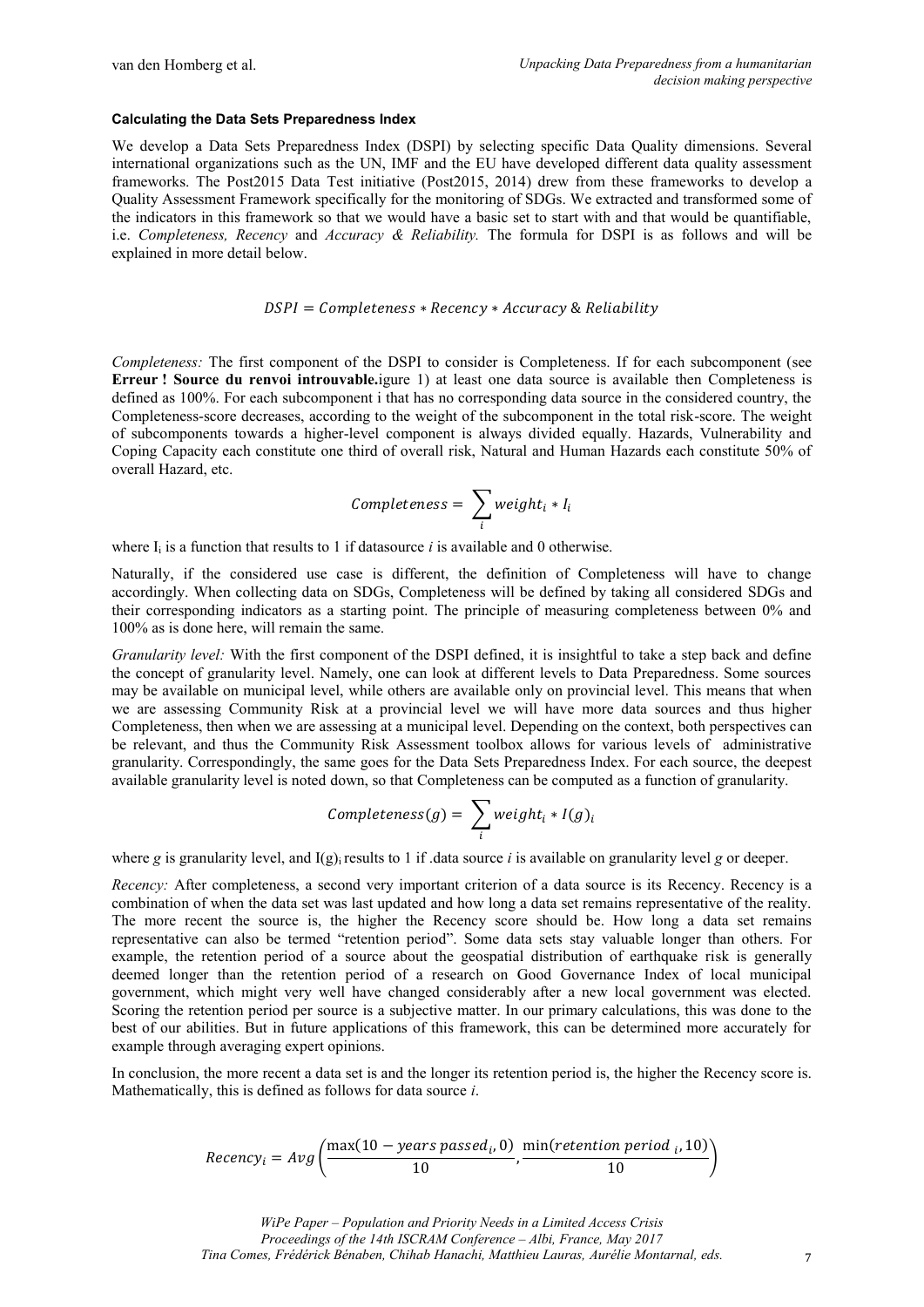The first part of this formula resolves to 1 if 'years passed  $= 0$ ', so if the source is from 2017, and results in 0 if the source is more than 10 years old. The second part resolves to 1 if the retention period is 10 years or higher, while it resolves to 0 if the retention period is 0. The two parts are averaged out to get to the Recency score, which is again a score between 0 and 1 (i.e. between 0% and 100%). The total Recency score is again the weighted average of all individual Recency scores with the same weights as earlier used in the Completeness measure. Note that only Recency of available sources are included in this weighted average, so that incompleteness is not counted twice. It might be necessary at some stage to differentiate the cut-off timescales between indicators.

*Accuracy & Reliability:* Lastly, data sources can – independently from their Recency – also vary greatly in their Accuracy & Reliability (Post2015, 2014). In terms of source types, a census is generally considered more accurate than a survey for example, simply because it measures the entire population instead of a sample. Besides this, the Accuracy & Reliability can also be assessed by looking at the source and its publishing organization. This is currently a mostly qualitative assessment. In our preliminary calculations, we have done this to the best of our abilities by ranking each source on a scale from 1 to 5. Like the retention period, this part can be further formalized in future research by defining subcriteria, such as used in the Post2015 framework (Post2015, 2014) and by using expert opinions to assess these criteria. The 1-5 scale is subsequently linearly transformed to a 0-1 scale per source, after which the weighted average is taken to obtain the overall Accuracy & Reliability score. Note again that only Accuracy & Reliability of available sources is included in this weighted average, so that incompleteness is not counted twice.

*Data Sets Preparedness Index:* Finally, the three components of Data Preparedness are combined into the Data Sets Preparedness Index, also a score between 0 and 1. For granularity level *g*, this yields:

#### $DSPI(g) = Completeness(g) * Recency * Accuracy & Reliability$

We use multiplicative aggregation here (versus taking the arithmetic mean for example), because in an ideal situation all three components should be equal to 1. If only 50% of the sources is available, and thus the Completeness score is 0.5, then we want the DSPI also to be 0.5 at most (with perfect Recency and Accuracy & Reliability). If on top of that, the Recency and Accuracy & Reliability are also not perfect, then this should further decrease the DSPI-score.

For interpretation purposes, some feeling for the magnitude of DSPI is insightful. For example, if all three components are average and have a score of 0.5 each, then the DSPI resolves to  $(0.5)^3 = 0.125$ . While this low score is justified, because there is a lot of progress to be made on three fronts, a score of 0.125 can be interpreted as reasonable.

#### **Applying the Data Sets Preparedness Index**

*Calculation example:* Table 2, 3 and 4 show results for the DSPI calculations for The Philippines and Malawi. For Malawi, 0 represents national level, 1 region level (there are three regions), 2 district level (28 districts) and 3 National Assembly constituency or Traditional Authority (TA) level (usually around 5 or 6 per district). For the Philippines 0 represents national level, 1 regions (17), 2 provinces/cities (81), 3 municipalities (1,489) and 4 barangays (42,029). If we look at the consolidated results in Table 4, we can see that the Completeness decreases when going down in administrative levels from 2 to 3 for Malawi and from 3 to 4 for The Philippines. Although indicators differ per country, the DSPI can be used to compare also across countries how far a country is in having sufficiently granular and qualitative data on their set of indicators. The index could then be used to track progress of countries in making sure they get more accurate, detailed, timely data on communities and in this way, we could link it more easily to indicators used in key global agreements such as Sendai and the SDGs or other models like INFORM.

*Application:* The above calculations lead to an immediate conclusion for the Community Risk Assessment toolbox. Namely, for the Philippines it is currently meaningful to develop the risk framework at administrative level 3 (municipal), but not yet at administrative level 4 (barangay) where the DSPI drops sharply. For similar reasons, in Malawi, the risk framework is for now developed only at administrative level 2 (the district level), but not yet at administrative level 3 (TA level), see Figure 2. In general, we have from these initial calculations derived an initial DSPI threshold level of 0.10. While rolling out the Community Risk Assessment toolbox to new countries, after the initial data scramble a DSPI is calculated. If this DSPI is lower than 0.10, the data preparedness is currently considered too low to meaningfully include the country.

Even though a higher DSPI is preferable to a lower one, the framework and calculation are still very insightful in case of the latter. First, the calculation is digitally stored and as new sources become available they can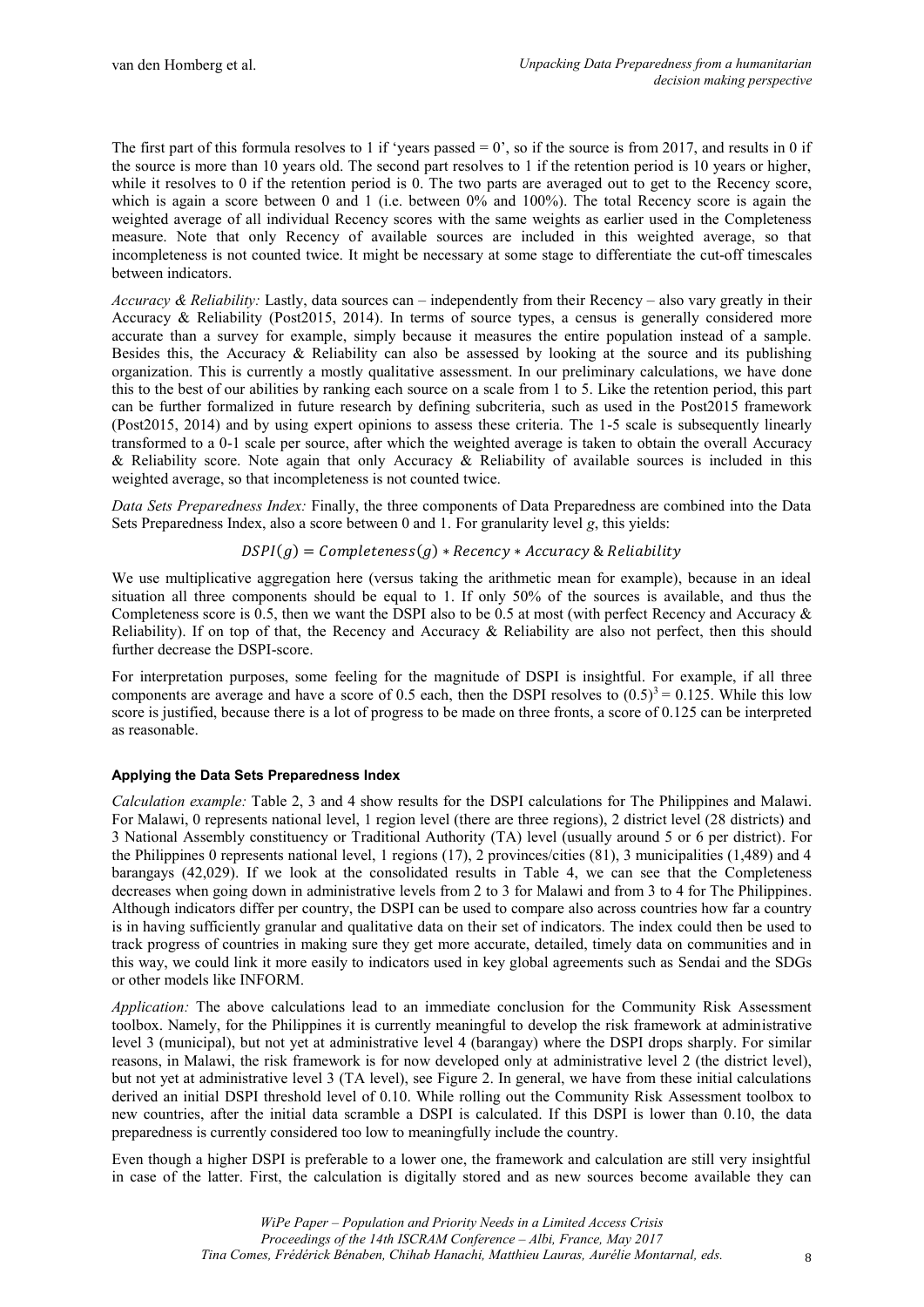quickly be added, so that the progress can be monitored, and the "gap" between the current situation and the minimum threshold can be measured. Second, the bottom-up calculation of the framework also quickly gives insight into where the gaps are (see Table 3, which can even be expanded to one lower level of subcomponents as seen in Figure 1). All scores can easily be subdivided into the subcomponents of the risk framework, thereby giving focus to initiatives to bridge the gap.

*Shortcomings:* Some parts of this calculation, especially in the Recency and the Accuracy & Reliability part are not perfect yet and should be further developed. As such, they should in part be seen as an exemplary calculation to make the somewhat abstract concept of a DSPI more concrete, and as a starting point of further discussion.

|  |  | Table 2 Calculation of the Data Sets Preparedness Index for administrative level 3 in The Philippines |  |
|--|--|-------------------------------------------------------------------------------------------------------|--|
|  |  |                                                                                                       |  |

| Component               | <b>Completeness</b> | Recency | Accuracy<br><b>&amp;Reliability</b> | DSPI |
|-------------------------|---------------------|---------|-------------------------------------|------|
| Hazards & Exposure      | 0.50                | 0.70    | 0.60                                | 0.21 |
| Lack of Coping Capacity | 0.58                | 0.39    | 0.63                                | 0.14 |
| Vulnerability           | 0.19                | 0.58    | 0.70                                | 0.08 |
| <b>Risk</b>             | 0.42                | 0.54    | 0.63                                | 0.14 |

| Component                      | <b>Completeness</b> | Recency | Accuracy<br>&Reliability | <b>DSPI</b> |
|--------------------------------|---------------------|---------|--------------------------|-------------|
| Hazards & Exposure             | 0.50                | 0.70    | 0.60                     | 0.21        |
| Natural                        | 1.00                | 0.70    | 0.60                     | 0.42        |
| Human                          |                     |         |                          |             |
| <b>Lack of Coping Capacity</b> | 0.58                | 0.39    | 0.63                     | 0.14        |
| Infrastructure                 | 0.67                | 0.53    | 0.50                     | 0.18        |
| Institutional                  | 0.50                | 0.20    | 0.80                     | 0.08        |
| <b>Vulnerability</b>           | 0.25                | 0.58    | 0.70                     | 0.10        |
| Socio-economic vulnerability   | 0.50                | 0.58    | 0.70                     | 0.20        |
| Vulnerable Groups              |                     |         |                          |             |
| <b>Risk</b>                    | 0.44                | 0.54    | 0.63                     | 0.15        |

**Table 4 Overview of the Data Sets Preparedness Index results for The Philippines and Malawi**

|                                | <b>Philippines</b> |      |      | <b>Malawi</b> |      |
|--------------------------------|--------------------|------|------|---------------|------|
| <b>Administrative level</b>    | $\mathbf{2}$       |      | 4    | 2             | 3    |
| Completeness                   | 0.44               | 0.42 | 0.08 | 0.46          | 0.19 |
| Recency                        | 0.54               | 0.54 | 0.52 | 0.55          | 0.67 |
| Accuracy & Reliability         | 0.63               | 0.63 | 0.63 | 0.61          | 0.60 |
| <b>DSPI</b> ( <i>product</i> ) | 0.15               | 0.14 | 0.02 | 0.15          | 0.08 |

*WiPe Paper – Population and Priority Needs in a Limited Access Crisis Proceedings of the 14th ISCRAM Conference – Albi, France, May 2017 Tina Comes, Frédérick Bénaben, Chihab Hanachi, Matthieu Lauras, Aurélie Montarnal, eds.*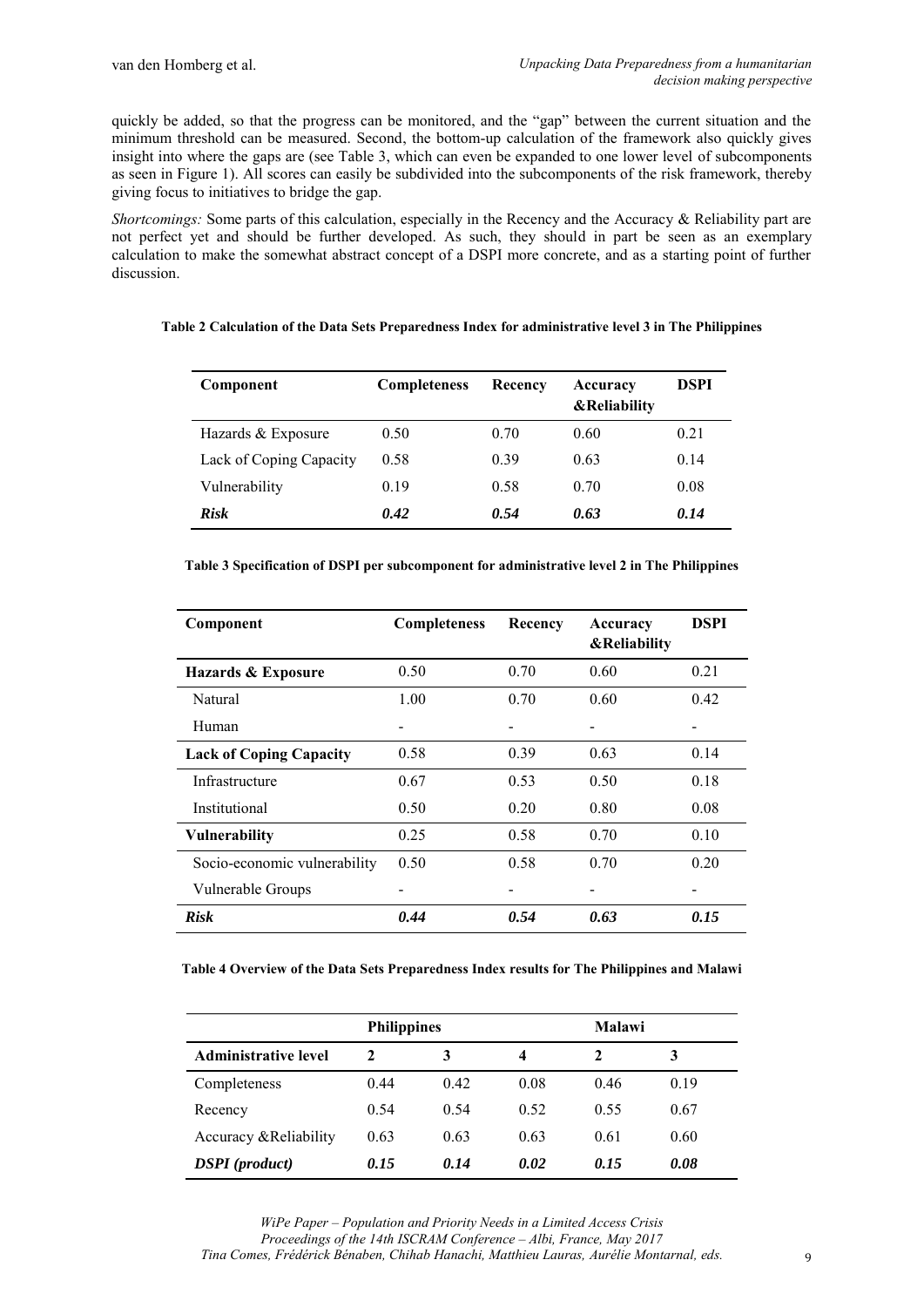



#### **DISCUSSIONS AND CONCLUSIONS**

#### **Data Preparedness Framework**

This paper proposed a framework to assess Data Preparedness on five dimensions: Data Sets, Data Services and Tooling, Data Governance, Data Literacy, and Networked Organizations for Data. Whereas this framework is tailored to humanitarian aid, the description of the five components across the spectrum from preparedness to response also allows application in the development context. We have used this framework for the first time during a Data Preparedness Mission, where a team goes into a country, works with all the local stakeholders intensively and plugs all collected data sets into a dashboard. Possibly, data preparedness could become part of more generic preparedness missions, such as the ones that the United Nations Disaster Assessment and Coordination (UNDAC) teams execute (UNDAC, 2013; UNDAC 2017). Quantifying the different data preparedness components makes it easier to characterize the current state, to define the desired state and to focus data preparedness activities. We showed for one dimension, i.e. Data Sets, how it can be quantified.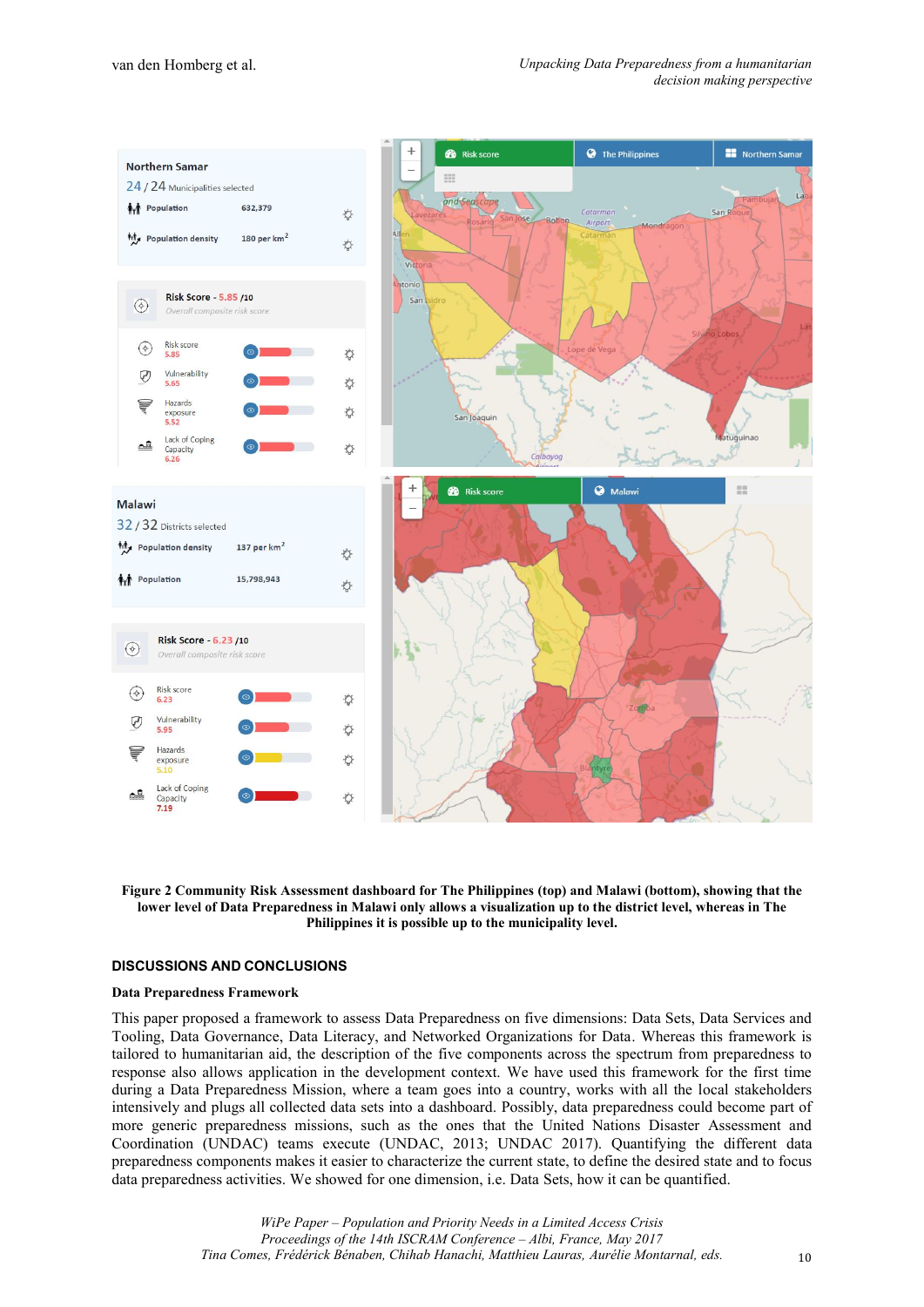#### **Data Sets**

First, we explained how one can use a risk indicator framework to determine which data to collect and collate. We developed a dashboard to bring all the data together in an accessible and insightful way. Red Cross National Societies can play a pivotal role around the communication and engagement with communities in relation to the dashboard. However, Red Cross National Societies are not considered apt to be the host of the data and to fulfill an administrator type of role for the such a data platform. This should be the local/national government. Subsequently, and this is the main contribution of this paper, we designed a prototype DSPI with as objectives to give direction to data collection, to track progress, to create more efficiency in the data collection and sharing and to define when it becomes possible to use the Severity and Priority tooling. The DSPI can still be extended to include other data quality dimensions. For example, Data Accessibility could be added as a factor to the equation. We saw in Malawi that especially at the lower administrative levels data could be available but not at all easily accessible. The data was not yet uploaded to geospatial sharing platforms, but kept on individual computers. Reasons for this could vary from low priority, lack of time and infrastructure (poor internet for example) to do so. The Post2015 Data Set initiative (Post2015, 2014) mentions several other subcomponents for Accessibility and clarity.

#### **Limitations and future applications**

Our research has until now solicited only limited user feedback on the DSPI. We will extend the number of case studies and application areas. 510 has advanced discussions going on with INFORM to see how the DSPI in combination with the Community Risk Assessment and Prioritization toolbox can be linked to the roll-out of the INFORM Sub-National Models. It will also be important to see how the DSPI can be linked to INFORM's reliability score. This score is a measure of reliability for each country. It is represented on a scale from 0-10 and includes missing data, out of date data, and conflict status. Countries with lower Reliability Index scores have risk scores that are based on more reliable data (INFORM, 2016).

DSPI gives direction to data collection but does not solve the issue of a lack of data at grassroots level. Alkire and Samman (Alkire and Samman, 2014) have developed ten technical criteria to evaluate different data collection methods at the household level specifically for monitoring on the SDGs. The DSPI data quality components are part of these ten criteria and can be used to assess different data collection methods. For example, social media data might score very high on Recency but the Completeness might be low if only a small percentage of the people in the area of interest use social media. We have also started mapping data providers on the indicators, since this will give an intuitive and visual representation of the data ecosystem. Such an institutional map can uncover if there are too many data providers for a certain indicator or rather too little and can subsequently be used in a data collaborative to align data collection among different organizations.

In conclusion, we developed a DSPI that can be used to monitor progress of countries on making sure they get more accurate, detailed, timely data on communities paving the way for more transparent humanitarian decision making and more inclusive reporting on global development agreements.

#### **ACKNOWLEDGMENTS**

We would like to thank Andrew Thow from OCHA and Luca Vernaccini from the EU Joint Research Center for providing us their valuable insights on the subnational INFORM index. We are grateful as well for the humanitarian decision-makers in the Philippines and Malawi who took the time for a semi-structured interview with us and more specifically the Philippines and Malawi Red Cross for hosting and supporting our mission. The Prevent a Disaster crowdfunding campaign of the Prinses Margriet Fund supported this work financially.

#### **REFERENCES**

Alkire, S. and Samman, E. (2014) 'Mobilising the Household Data Required to Progress toward the SDGs'. OPHI Working Paper 72, Oxford University.

- Campbell, Helen, The Coordinated Data Scramble for Humanitarian Emergency Response, July 2016, https://www.youtube.com/watch?v=HmsF743VRX0, Accessed 22 Mar. 2017
- Comes, Tina. "Cognitive biases in humanitarian sensemaking and decision-making lessons from field research." *Cognitive Methods in Situation Awareness and Decision Support (CogSIMA), 2016 IEEE International Multi-Disciplinary Conference on*. IEEE, 2016.
- Gralla, Erica, Jarrod Goentzel, and B. V. de Walle. "Understanding the information needs of field-based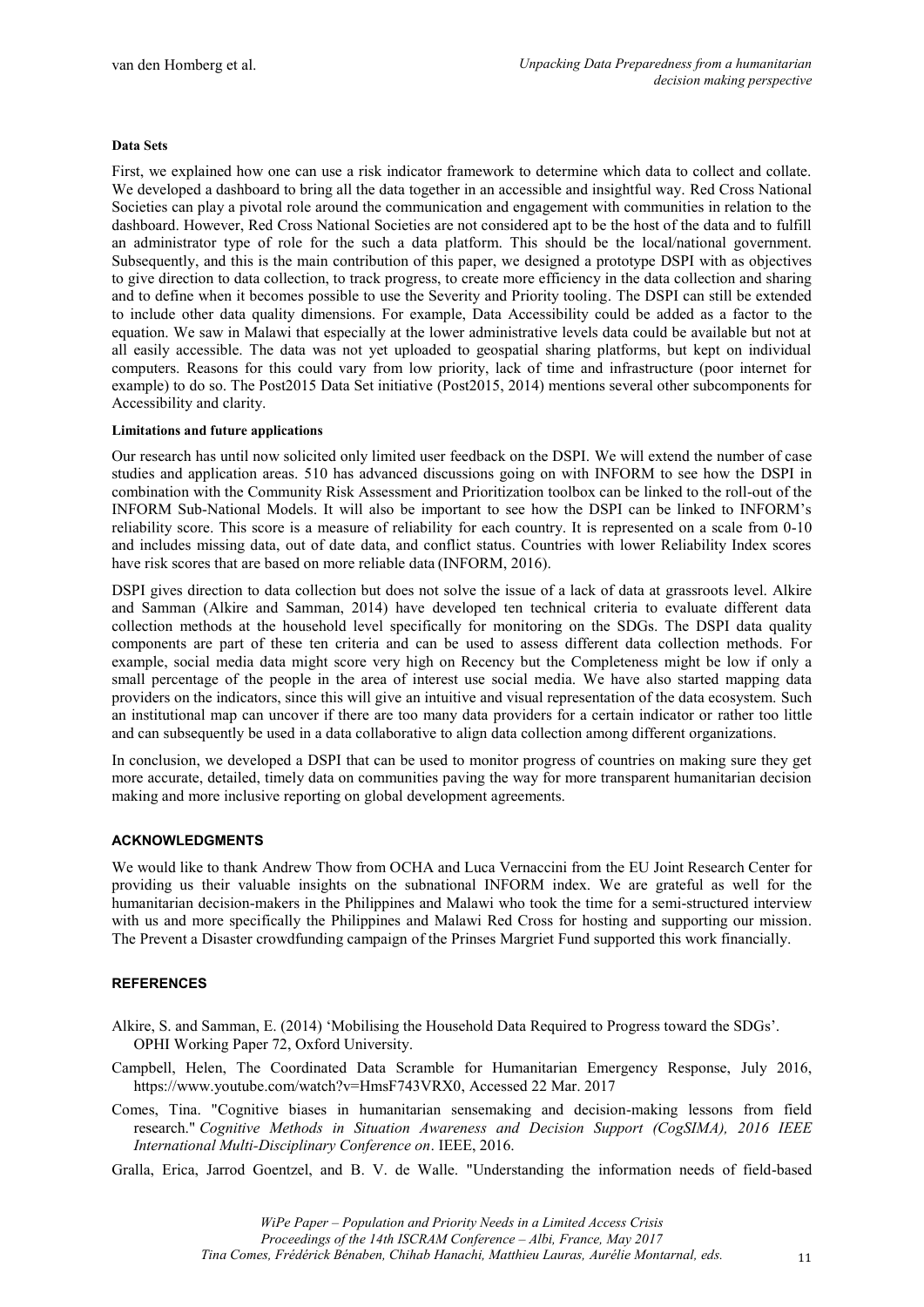decision-makers in humanitarian response to sudden onset disasters." *Proceedings of the 12th International Conference on Information Systems for Crisis Response and Management (ISCRAM).* 2015.

- Hallegatte, Stephane, et al. *Unbreakable: Building the Resilience of the Poor in the Face of Natural Disasters*. World Bank Publications, 2016.
- Herranz, Joaquin. "The multisectoral trilemma of network management." *Journal of Public Administration Research and Theory* 18.1 (2008): 1-31. History of the coordinated data scramble (DH Network, June 2016), https://app.box.com/s/k9kk1oidqngxv301ibna3p2cm97qff68
- IASC Guidelines Common Operational Datasets (CODs) in Disaster Preparedness and Response, November 2010, https://www.humanitarianresponse.info/en/applications/tools/category/operational-datasets, Accessed 22 Mar. 2017
- INFORM index for risk Management (2016). Using INFORM to assess crisis and disaster risk within a country or region, Guidance Note, November 2015, http://www.informor region, Guidance Note, November 2015, http://www.informindex.org/Portals/0/InfoRM/2016/INFORM%20Subnational%20Guidance%20Note.pdf, Accessed 22 Mar. 2017
- INFORM index for Risk Management (2017), INFORM results 2017, http://www.informindex.org/Portals/0/InfoRM/INFORM%20Global%20Results%20Report%202017%20FINAL%20WEB.pdf, Accessed 22 Mar. 2017.
- Multi-sector initial rapid assessment Guidance, July 2015, https://www.humanitarianresponse.info/en/programme-cycle/space/document/multi-sector-initial-rapidassessment-guidance-revision-july-2015, Accessed 22 Mar. 2017.
- OCHA ROAP, 2009, IM preparedness, matrix of indicators. http://www.pacificdisaster.net/pdnadmin/data/original/OCHAROAP\_PreparednessIndicatormatrix\_V2.pdf, Accessed 22 Mar. 2017
- Post-2015 Data Test Unpacking the Data Revolution at the Country Level, Southern Voice, July 2014, http://www.post2015datatest.com/wp-content/uploads/2014/07/Post2015-Data-Test-Methodology-Guide.pdf, Accessed 22 Mar. 2017.
- Raymond, N., Al Achkar, Z., Data preparedness: connecting data, decision-making and humanitarian response, Signal Standards and Ethics Series 01, 2017.
- Treurniet, W. "Shaping comprehensive emergency response networks." *Network Topology in Command and Control: Organization, Operation, and Evolution: Organization, Operation, and Evolution* 26 (2014).
- Treurniet, Willem, and Kim van Buul. "Four archetypal networked organisations." *Palen LA Comes T. Buscher M. Hughes AL, ISCRAM 2015 Conference Proceedings-12th International Conference on Information Systems for Crisis Response and Management, 24-27 May 2015, Kristiansand, Norway*. Information Systems for Crisis Response and Management, ISCRAM, 2015.
- UNDAC Disaster Response Preparedness Missions Part I Strategy and Framework, http://www.pacificdisaster.net/pdnadmin/data/original/UNDAC\_Mission\_PartI\_strategy\_framwrk.pdf, Accessed 22 Mar. 2017.
- UNDAC, United Nations Disaster Assessment and Coordination Field Handbook, 6<sup>th</sup> edition, 2013.
- United Nations University Institute for Environment and Human Security (2016), Overview of updated indicators for the WorldRiskIndex 2016, http://weltrisikobericht.de/wp-content/uploads/2016/09/Indicatorupdate-for-the-WorldRiskIndex\_2016.pdf Accessed 22 Mar. 2017.
- Van den Homberg, 2016, "Data for disaster management mind the gap", essay in the Responding to Natural Disasters in the MENA Region and Asia: Rising to the Challenge? series of the Middle East Institute, http://www.mei.edu/content/map/data-disaster-management-mind-gap
- Van den Homberg, M., Monné, R., Spruit, M. 2016, "Bridging the Information Gap: Mapping Data Sets on Information Needs in the Preparedness and Response Phase", in Tech4Dev UNESCO online conference proceedings.
- van Lint, Sandra "Sense-making of the Netherlands Red Cross Priority Index model case typhoon Haiyan, Philippines."
- Verhulst, Stefaan G., and David Sangokoya. "Data Collaboratives: Exchanging Data to Improve People's Lives." Medium, GovLab, 22 Apr. 2015, medium.com/@sverhulst/data-collaboratives-exchanging-data-toimprove-people-s-lives-d0fcfc1bdd9a. Accessed 22 Mar. 2017.
- Verity, Andrej. "I Scramble. You Scramble. We All Scramble for Data!" Verity•Think, 15 June 2016, blog.veritythink.com/post/145957370879/i-scramble-you-scramble-we-all-scramble-for. Accessed 22 Mar.